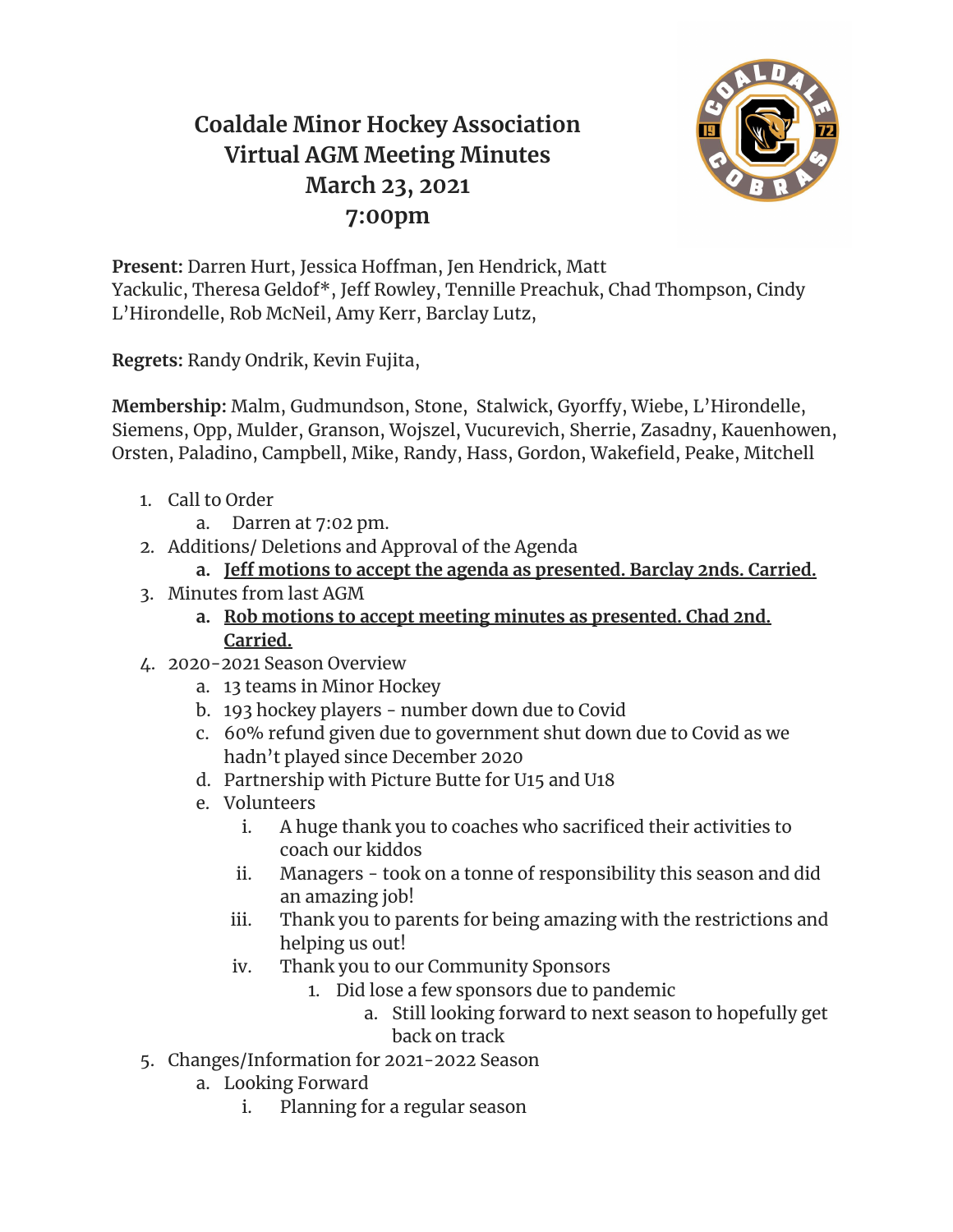- ii. Registration will start as normal
- iii. Forecasted team numbers presented
	- 1. 15 teams
	- 2. 230 players expected
- iv. Looking to be creative with ice schedule
- v. Season Priorities
	- 1. Arena Upgrades and Renovations
		- a. Loss of Copperheads room
		- b. 8 dressing rooms now available
	- 2. Ice Scheduling Pressures
		- a. Arena Subcommittee
			- i. Matt and Darren working with group to plan 2nd sheet of ice
			- ii. Has been quiet since Covid Restrictions have amped up
			- iii. Plan for 2nd sheet and new lobby goal is to have a shovel ready plan so that when funding is available things will be ready
				- 1. Always encourage members to reach out to town council
	- 3. Looking for creative options for power skating in talks with Coaldale Figure Skating to partner with them
	- 4. Picture Butte Agreement
		- a. Looking at more defined and formalized agreement if moving forward
		- b. If you have any input or thoughts on partnership agreement please forward info to Darren and Theresa
		- c. Looking at branding Coaldale and Picture Butte as a different team name for when we merge for season to come
	- 5. Registration to open June 1, 2021
		- a. Fees to be set at next board meeting not expecting any drastic changes in fees for coming up season
- 6. Financial Overview Presentation
	- a. Jen
		- i. Covid has had a financial impact on CMHA
		- ii. Long discussion about refunds due to Covid-19, 60% was agreed upon to give back to members
		- iii. Looking forward to another Casino coming in last quarter of 2021
	- b. Nadine Granson from Avail
		- i. Presents 2019-2020 financial statements (May 31, 2020)
			- 1. Same cash balance as prior year